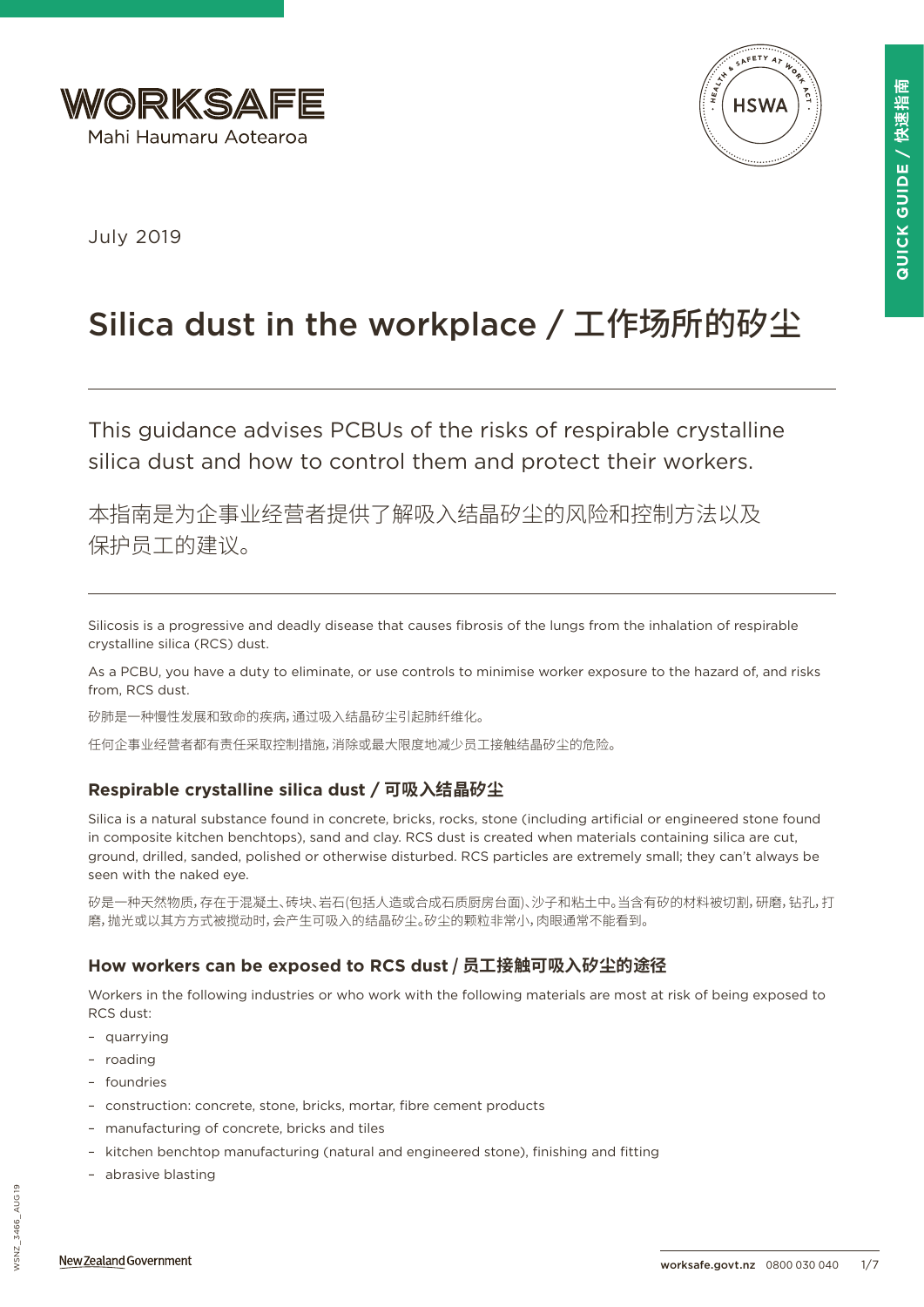- monumental masonry work
- mining
- concrete drilling, cutting, grinding, fettling, mixing, handling, dry shovelling, tunnelling.

以下行业的员工或使用以下材料的员工最有可能接触可吸入的结晶矽尘:

- 采石;
- 筑路;
- 翻砂;
- 建筑:混凝土、石材、砖、砂浆、纤维水泥制品;
- 混凝土、砖瓦和瓷砖生产;
- (天然和人造石)厨房台面生产,切割,研磨或抛光;
- 喷砂处理;
- 大型碑石工程;
- 采矿;
- 混凝土钻孔,切割,研磨,修补,搅拌,搬运,铁锹铲动干粉,开凿通道。

## **Health effects of exposure to RCS dust / 接触可吸入结晶矽尘对健康的影响**

Workers may develop the following lung diseases from breathing in RCS dust:

- Silicosis: scarring of lung tissue resulting in shortness of breath. May continue to develop even after exposure to RCS dust has stopped. The effects of silicosis are permanent. There are three types of silicosis:
	- acute silicosis: may occur after exposure of less than a year to very large amounts of RCS dust
	- accelerated silicosis: may occur after exposure to large amounts of RCS dust over a shorter period of time, typically 3 to 10 years. Has been seen in workers from the artificial/engineered stone kitchen benchtop industry
	- chronic silicosis: typically results from exposure to RCS dust over more than 20 years.
- Lung cancer: may occur in workers exposed to high levels of RCS dust over a long period of time.
- Chronic obstructive pulmonary disease (COPD): a chronic lung condition that can lead to breathing difficulties such as emphysema in workers exposed to high levels of RCS dust over a long period of time.

There is some evidence that exposure to RCS dust may also cause kidney disease.

员工接触可吸入结晶矽尘可罹患以下肺部疾病:

- 急性矽肺:肺组织瘢痕导致呼吸短促。即使停止接触结晶矽尘后,病情也可能会继续发展。矽肺的影响是永久性的。 矽肺有三种类型:
	- 急性矽肺:过度接触可吸入结晶矽尘不到一年后而 致病者;
	- 加速型矽肺:过度接触可吸入结晶矽尘3-10年后而致病者。常见于从事人造/合成石质厨房台面的行业员工。
	- 慢性矽肺:接触可吸入结晶矽尘超过20年典型结果。
- 肺癌:可发生在长期过度接触可吸入结晶矽尘的员工身上。
- 慢性阻塞性肺病(COPD):慢性肺病可导致呼吸困难,诸如发生在长期过度接触可吸入结晶矽尘的员工罹患的肺气肿。

一些证据表明,接触可吸入结晶矽尘也可能导致肾病。

# **Your responsibilities as a PCBU / 企事业经营者的职责**

As a PCBU, you must ensure the health and safety of workers and that others are not put at risk from your work.

Before starting work using artificial/engineered stone, you must complete a risk assessment and review your controls.

You must eliminate risks that arise from your work so far as is reasonably practicable.<sup>1</sup>

- When deciding how (control measures) to eliminate or minimise risks, you must identify when work tasks may create RCS dust.
- Give preference to effective control measures that protect many workers at the same time.
- Talk to your workers to get their views on which control measures to use.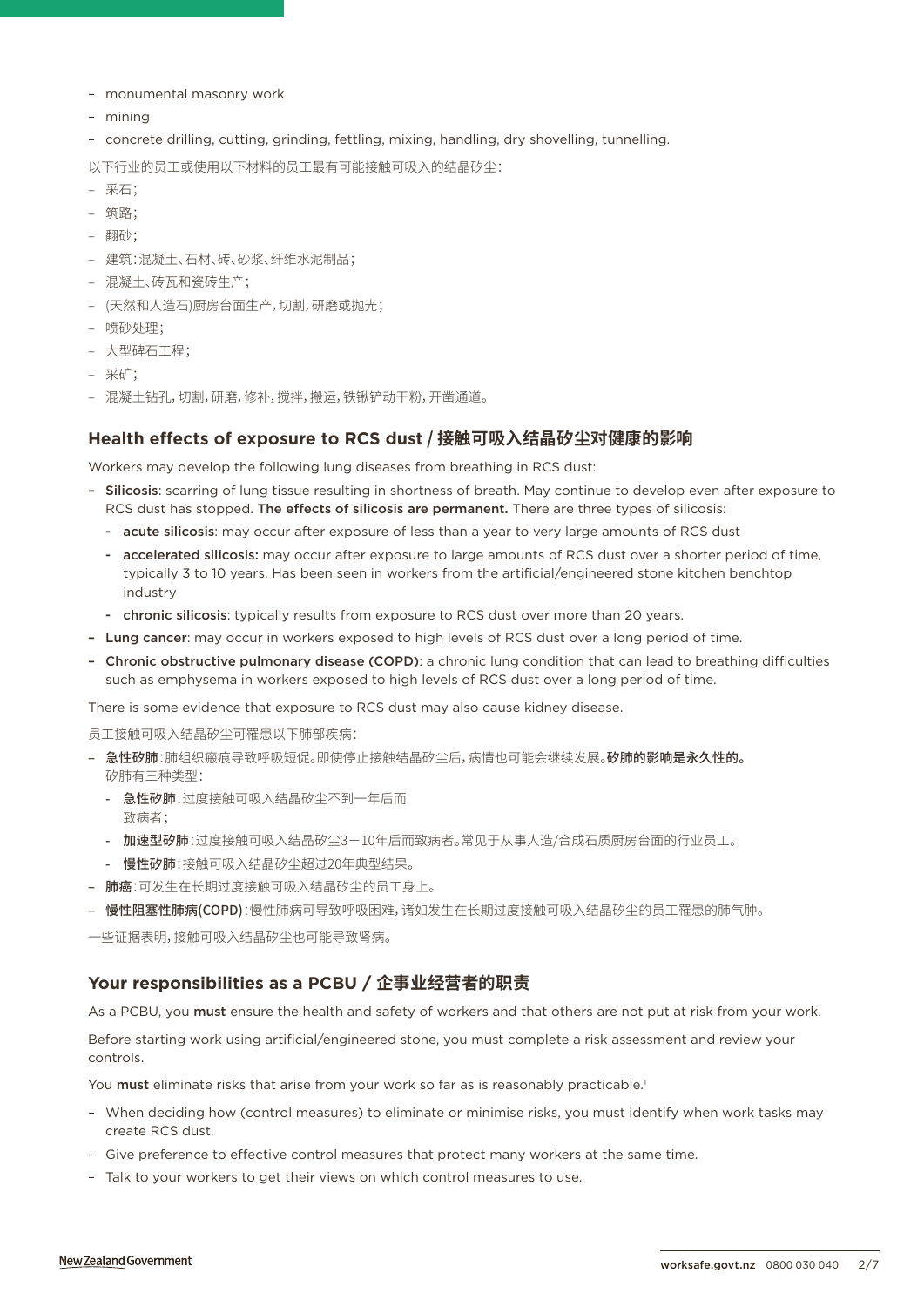企事业经营者必须确保工作人员的健康和安全,并确保从事的工作不会对他人造成威胁。

在从事人造/合成石质工作之前,您必须完成风险评估并审查控制措施。

您必须在合理可行的范围内,消除工作中产生的风险。1

- 在决定消除或降低控制风险措施时,您必须确定工作中可能产生可吸入结晶矽尘的时间段。
- 同时应优先考虑保护员工的有效控制措施。
- 与员工进行探讨,了解他们对采用控制措施的看法。

## To eliminate RCS / 消除可吸入结晶矽尘

– Use alternative products (eg metallic shot, slag products or grit instead of sand for abrasive blasting).

If you can't eliminate risks, you must minimise them so far as is reasonably practicable.

– 使用替代产品(例如:喷砂处理时使用金属喷砂、矿渣产品或粗砂,而不是细砂)。

如果无法消除风险,则必须尽量减少风险,使工作环境合理可行。

## To minimise exposure to RCS dust / 减少接触可吸入结晶矽尘

Instead of using engineered stone, use materials with a lower silica content. Engineered stone has approximately 90% silica compared with natural stone like marble and limestone which have around 2% silica. For more information about managing risk, see: [worksafe.govt.nz](https://worksafe.govt.nz/managing-health-and-safety/managing-risks/how-to-manage-work-risks/)

使用含矽量较少的材料,替代合成石料。合成石料含约90%的矽,相比之下,天然石材(如:大理石和石灰石)仅含约为2%的矽。有关管 理风险的资讯,请浏览[:worksafe.govt.nz](https://worksafe.govt.nz/managing-health-and-safety/managing-risks/how-to-manage-work-risks/)

### WET-WORKING CONTROL MEASURES / 湿切工作控制措施

Freshly exposed silica particle surfaces (created due to grinding, drilling, cutting etc) are more toxic than older weathered particle surfaces. Using water to suppress dust has the added benefit of speeding up the weathering process.

接触新产生的矽颗粒表面(因研磨,钻孔,切割等而产生)比接触陈旧的风化颗粒表面更具毒性。用水抑制灰尘具有加速风化工艺的额 外好处。

| DO                                                                                                                                                                                                                                                                   | <b>DON'T</b>                         |
|----------------------------------------------------------------------------------------------------------------------------------------------------------------------------------------------------------------------------------------------------------------------|--------------------------------------|
| Use water spray or misting systems to suppress dust. Keep the work<br>material (eg concrete, engineered stone benchtops) wet while work<br>is carried out on them (eg cutting, polishing, etc). Use on-tool water<br>suppression systems to keep dust out of the air | Dry sweep work areas                 |
| Frequently hose down equipment and work areas with water                                                                                                                                                                                                             | Use compressed air to blow away dust |
| 可行                                                                                                                                                                                                                                                                   | 禁止                                   |
| 使用喷水或喷雾系统抑制灰尘。在切割,抛光时确保工作材料(例如:混凝土、厨房台<br>面合成石料)水湿状态。使用喷水工具抑制空气中的灰尘。                                                                                                                                                                                                 | 用扫帚清扫干燥的工作区域                         |
| 经常用水清理设备和工作区域。                                                                                                                                                                                                                                                       | 使用压缩空气吹拂灰尘。                          |

<sup>&</sup>lt;sup>1</sup> 'So far as is reasonably practicable' means you first consider what is possible in your circumstances to ensure health and safety. You then consider what is reasonable to do in your circumstances. You need to achieve a result that provides the highest protection that is reasonably practicable in the circumstances.

<sup>1</sup> "在合理可行的范围内"意指首先考虑所处环境是否可确保对健康和安全可行。然后需考虑所处环境可合理开展的工作。您需要在提供最高保护的合理可行的 环境中获得这种结果。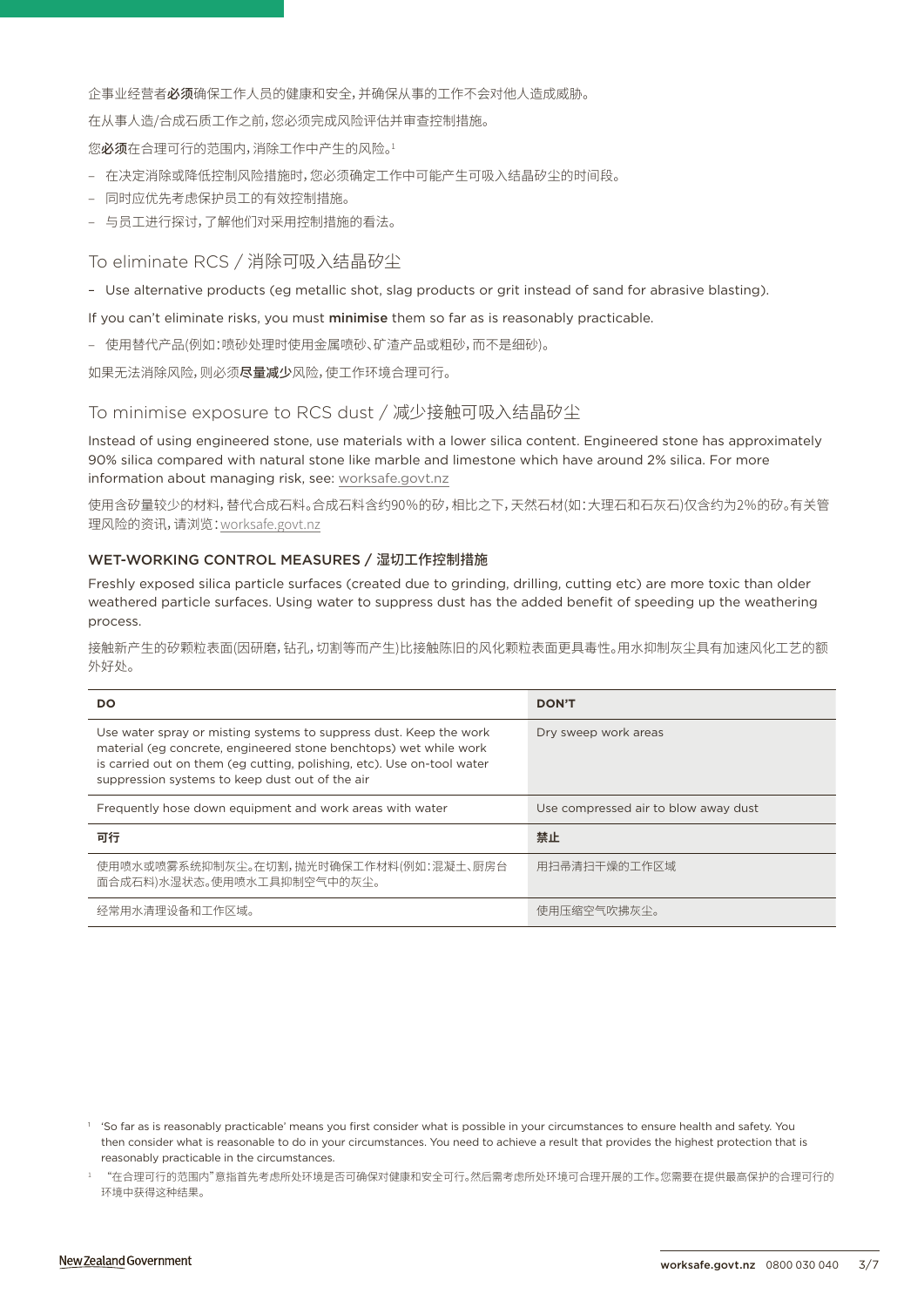## DUST CONTROL MEASURES / 控制灰尘措施

- Use physical barriers or computer numerical control (CNC) machines to isolate work areas or tasks that generate dust.
- When purchasing equipment and machinery, look for dust control features and dust collection systems. For example, tools used for cutting, grinding or polishing concrete and masonry should provide water to the blade and/or be fitted with an on-tool extraction system. See: [worksafe.govt.nz](https://worksafe.govt.nz/topic-and-industry/dust-and-fumes/dust/controlling-construction-dust-with-on-tool-extraction/)
- Ensure dust-generating equipment has a dust collection system with a filtered air supply to isolate the worker from the dust.
- Use an H-class HEPA-filtered vacuum cleaner in accordance with Standard AS60335-2-69. This includes when working at someone's home (eg to fit a bench). Workers should not use the household vacuum cleaner to remove dust.
- Seal dust waste bags and place them in the correct waste container.
- 使用实际隔离装置或计算机数控机器隔离产生灰尘的工作区域。
- 购买设备和机器时,请查看防尘功能和集尘系统。例如用于切割,研磨或抛光混凝土和砖石的工具应提供刀头喷水水给刀片和/或 配备工具上的除尘系统。请浏览[:worksafe.govt.nz网站。](https://worksafe.govt.nz/topic-and-industry/dust-and-fumes/dust/controlling-construction-dust-with-on-tool-extraction/)
- 确保产生粉尘的设备带有集尘和供气系统,使员工远离灰尘。
- 使用符合AS60335-2-69標準的H级HEPA过滤器。包括在住宅装修厨房台面的工作。员工不应使用家用吸尘器收集灰尘。
- 密封灰尘袋并将其放入正确的废物收集箱中。

## ADMINISTRATIVE CONTROL MEASURES / 管理控制措施

- Set up exclusion zones with signs to mark the boundaries of work areas where RCS dust is created. The signs should warn workers about the hazards and specify the PPE to be used.
- Schedule potential high-exposure work for times when there are fewer workers and others around (eg breaks or after normal working hours).
- 在产生灰尘的工作区域设置禁止入内标志。该标志应提醒员工相关危险并具体指出使用个人保护设备。
- 在人员较少的时间(例如:休息或正常工作时间之后)安排接触粉尘较多的工作。

#### PERSONAL PROTECTIVE EQUIPMENT (PPE) / 个人保护设备

- PPE is the least effective control measure. It should not be the first or only control measure you consider.
- PCBUs must provide PPE to workers unless another PCBU provides it or the worker genuinely and voluntarily chooses to provide their own PPE (and you are satisfied it is suitable).
- Seek expert advice when choosing PPE and consult with the workers who will be using it.
- – 个人保护设备是最基本的控制措施。不应将其视为首先考虑的或唯一的控制措施。
- 除非其它企事业提供个人保护设备或员工自愿选择自己提供个人保护设备(并您认为是合适的),否则,企事业经营者必须向员工 提供个人保护设备。
- 在选择个人保护设备时寻求专家建议,并咨询将要使用这些设备的员工。

#### Respiratory (breathing) protection / 呼吸保护措施

- A respirator may be half-face, full-face or a Powered Air Purifying Respirator (PAPR) (see pictures below). The type of respirator you choose will depend on the job and the levels of toxicity and concentration of RCS. Always choose a respirator that fully protects the worker, conforms with AS/NZS 1716 and is selected in accordance with Standard AS/NZS 1715.
- Carry out fit testing for each worker who will wear a respirator that requires a seal against the face.
- Provide information, training and instruction so workers can correctly use, wear, store and maintain their PPE.
- 防尘面罩可以是半罩式、全罩式或动力空气净化防尘面罩(见下图)。您选择的防尘面罩类型取决于工作以及可吸入结晶矽尘的 毒性和浓度。始终选择符合AS/NZS 1716标准、全面保护员工的呼吸口罩,并根据AS/NZS 1715标准进行选择。
- 对佩戴防尘面罩的员工进行佩戴测试,使面罩可以紧密配合面形。
- 提供资讯、培训和指导,以便员工正确使用,佩戴,保存和保养他们的个人保护设备。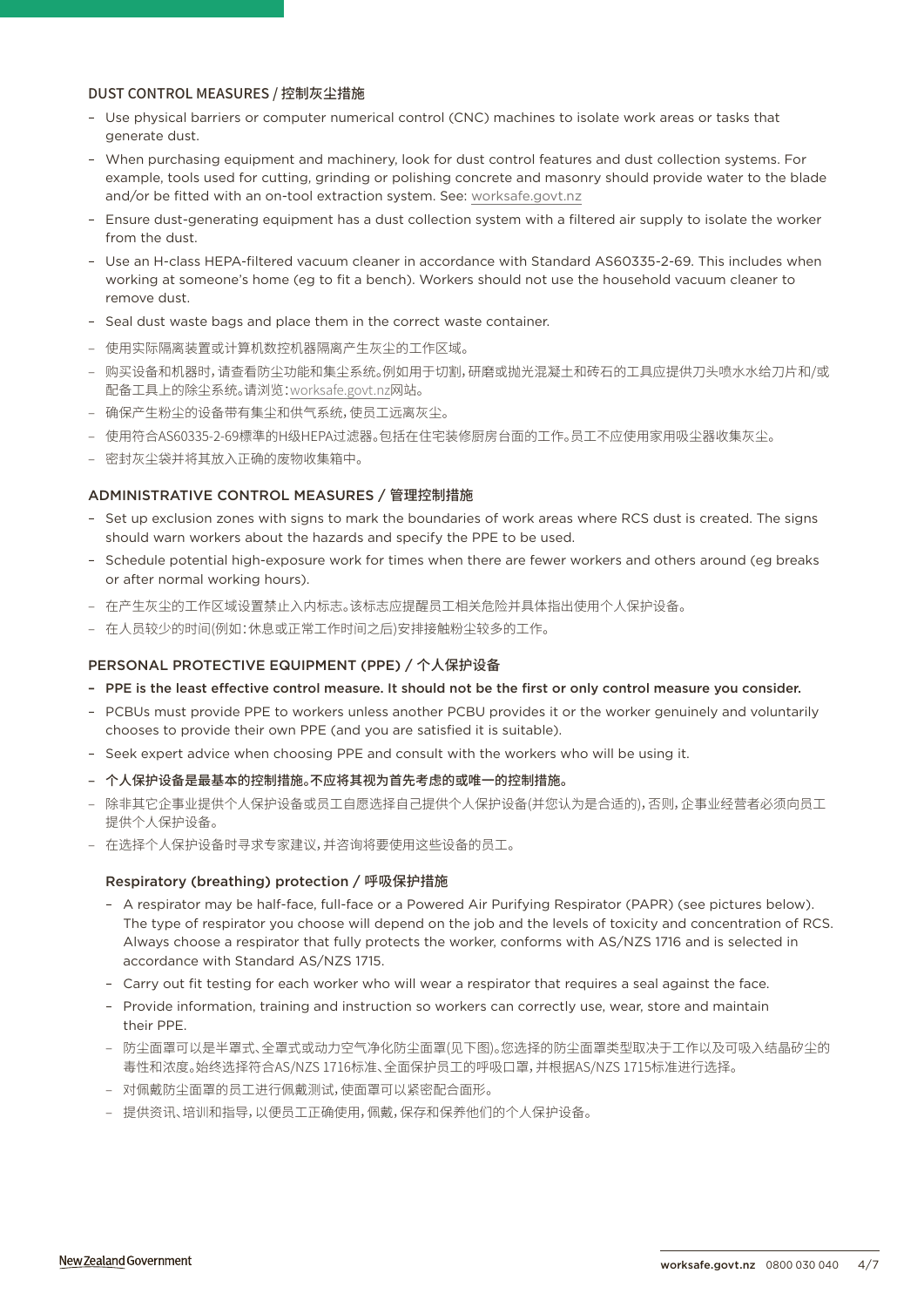

**FIGURE 1:** Re-usable half-face respirator (cartridge)

**图1:**

可重复使用的半罩式防尘面罩 (盒式)



**FIGURE 2:** Full-face respirator (cartridge)

**图2:** 全罩式防尘面罩(盒式)



**FIGURE 3:** Full-face powered respirator (cartridge)

> **图3:** 全罩式动力空气净化防尘面罩 (盒式)

## Protective clothing and cleanliness / 防护服和清洁

- Ensure workers have overalls and gloves to wear at work. Workers should leave their dust-covered clothes at work to be cleaned. They should not wear them home.
- Ensure workers understand the importance of washing their hands before eating, drinking and smoking, and of washing up before they go home at the end of the day.
- Ensure washing facilities are provided.
- 确保员工在工作时穿戴防尘工作服和手套。员工应把防尘工作服留在工作场所进行清洗。他们不应在家中穿戴。
- 确保员工了解在进食,饮水和吸烟之前洗手,以及在一天结束回家之前洗手的重要性。
- 确保提供清洗设施。

# **Exposure monitoring / 接触程度监测**

Exposure monitoring involves measuring and evaluating workers' exposure to a health hazard. It includes monitoring workplace conditions as well as biological monitoring.

- As a PCBU you must, so far as is reasonably practicable, monitor workplace conditions if exposure to a particular health risk warrants it.
- Exposure monitoring will confirm whether workers are exposed to RCS dust at potentially harmful levels and if your control measures are working properly.
- Exposure monitoring does not replace the need for control measures.
- You can engage an occupational hygienist from the New Zealand Occupational Hygiene Society: [www.nzohs.org.nz](http://www.nzohs.org.nz) or the Health and Safety Association of New Zealand (HASANZ) Register: <https://register.hasanz.org.nz>to measure RCS dust concentrations and help evaluate risks to worker health.
- Ask your workers for their views when making decisions about exposure monitoring.

接触程度监测包括测量和评估员工接触粉尘对健康造成的危害。其中包括监测工作场所的环境以及生物监测。

- 企事业经营者在合理可行的范围内,必须监测工作场所接触粉尘的环境,是否对健康造成特定危害。
- 接触程度监测将确认员工是否接触对健康有潜在危害的可吸入结晶矽尘,以及您的控制措施是否正常发挥作用。
- 接触程度监测不能取代控制措施。
- 您可以聘请新西兰职业卫生协会的职业健康师([www.nzohs.org.nz\)](http://www.nzohs.org.nz)或新西兰健康与安全协会的注册机构 (<https://register.hasanz.org.nz>)测试可吸入结晶矽尘浓度,并帮助评估对员工健康造成的风险。
- 在做出有关接触监测的决策时,须询问员工的意见。

# **Health monitoring / 健康监测**

Health monitoring involves testing workers to identify any changes in their health status because of exposure to hazards arising from their work.

– As a PCBU you must, so far as is reasonably practicable, monitor workers' health if exposure to a particular health risk warrants it.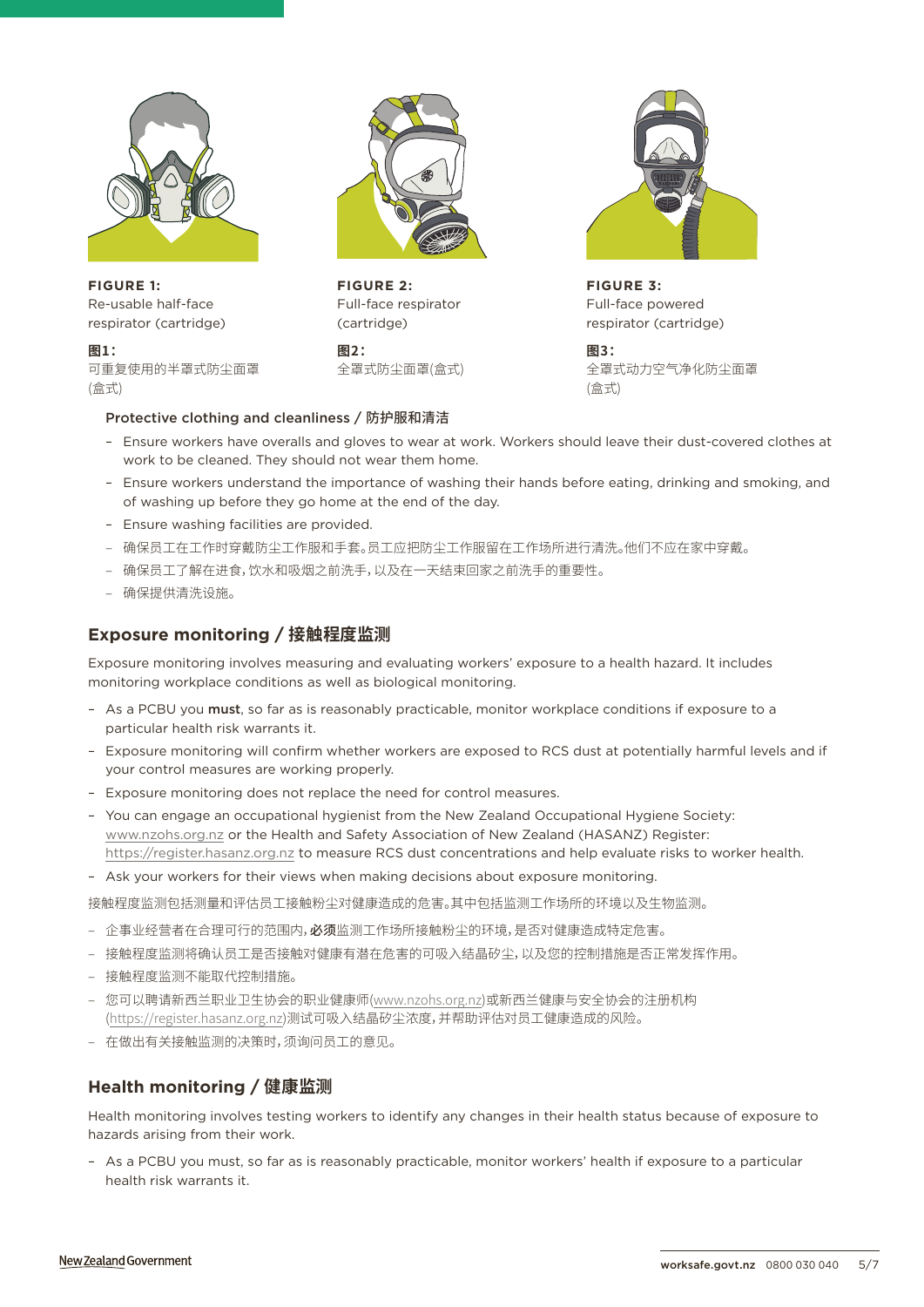- Provide health monitoring for all your workers who may be exposed to RCS dust. You can engage an occupational health practitioner from the New Zealand Occupational Health Nurses' Association: [www.nzohna.org.nz](http://www.nzohna.org.nz) from the HASANZ Register, and/or the Australian and New Zealand Society of Occupational Medicine:<https://anzsom.org.nz>to perform health monitoring.
- Monitoring should include:
	- collection of workers' demographic, medical and occupational histories
	- records of workers' exposure
	- a respiratory questionnaire
	- respiratory function tests
	- in some cases, chest x-ray or other radiological procedure.
- You must have workers' consent before you monitor their health.
- Ask your workers for their views when making decisions about health monitoring.

健康监测涉及检测员工,以確定他們因接触危害工作环境对其健康状况造成的任何变化。

- 企事业经营者在合理可行的范围内,必须监测工作场所接触粉尘的情况是否对员工健康造成危害。
- 为可能接触可吸入结晶矽尘的所有员工提供健康监测。您可以聘请来自HASANZ注册机构的新西兰职业健康护士协会的职业健康 师[\(www.nzohna.org.nz\)](http://www.nzohna.org.nz),和/或澳大利亚和新西兰职业医学会[\(https://anzsom.org.nz](https://anzsom.org.nz))进行健康监测。
- 监测应包括:
	- 种族、疾病和从业历史
	- 员工接触粉尘的记录;
	- 呼吸问卷调查;
	- 呼吸功能检测;
	- 在某些情況下,采取胸部X光或其它透视措施。
- 在监测健康状况之前,您必须征得员工的同意。
- 在做出有关健康监测的决策时,询问员工的意见。

## **Health monitoring for workers exposed to engineered stone / 接触合成石料的员工健康监测**

Due to the serious risk of developing accelerated silicosis in those working with engineered stone, an Occupational Medicine Specialist should be engaged to provide health monitoring advice and services.

由于使用合成石料的员工发生加速矽肺的严重风险,应聘请职业医学专家提供健康监测建议和服务。

# **Training / 培训**

- As a PCBU you must, so far as is reasonably practicable, ensure workers are supervised or trained to work healthily and safely.
- Provide your workers with information, training and instruction on the control measures (including the use and care of PPE) and the potential health risks of wearing PPE. For more information, see: [worksafe.govt.nz](https://worksafe.govt.nz/topic-and-industry/personal-protective-equipment-ppe/respiratory-protective-equipment/advice-for-businesses/)
- Ask your workers for their views when deciding how to provide information and training.
- 企事业经营者必须在合理可行的范围内确保员工得到监督或培训,以便健康安全地工作。
- 为您的员工提供有关控制措施(包括个人保护设备的使用和养护)以及佩戴个人保护设备的潜在健康风险方面的资讯、培训和指 导。请浏览[:worksafe.govt.nz](https://worksafe.govt.nz/topic-and-industry/personal-protective-equipment-ppe/respiratory-protective-equipment/advice-for-businesses/)网站[。](https://worksafe.govt.nz/topic-and-industry/personal-protective-equipment-ppe/respiratory-protective-equipment/advice-for-businesses/)
- 在做出有关提供资讯和培训决策时,询问员工的意见。